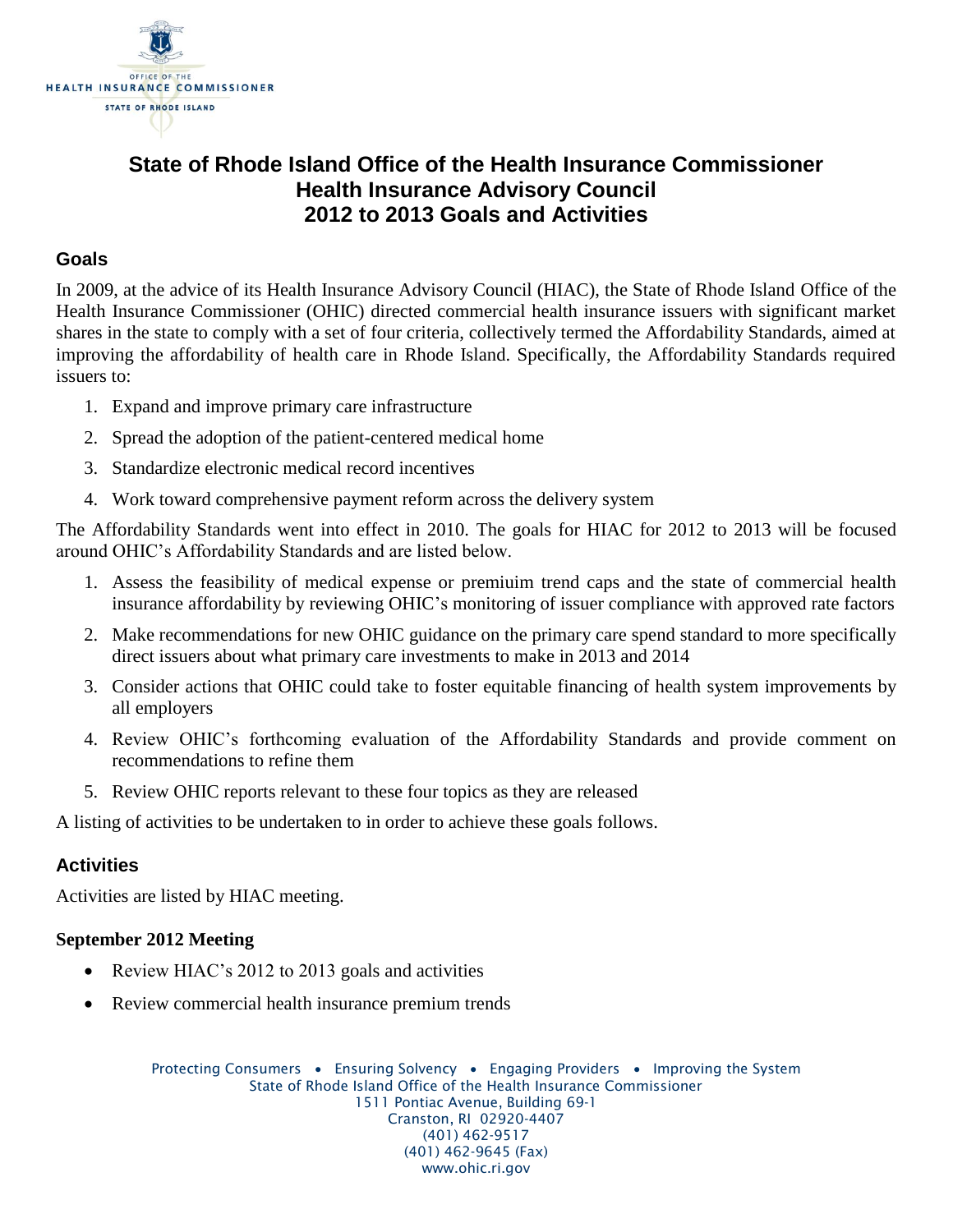Introduce small and large group approved rate factors monitoring

## **October 2012 Meeting**

- Review issuer primary care spend standard compliance and initial policy effects
- Discuss innovative benefit designs
- Review hospital payment study

## **November 2012 Meeting**

- Discuss recommendations on new primary care spend standard guidance
- Review data on small and large group approved rate factors monitoring (quarters one to three of 2012)

## **December 2012 Meeting**

- Finalize recommendations on new primary care spend standard guidance
- Review Affordability Standards evaluation

# **January 2013 Meeting**

- Discuss Affordability Standards recommendations
- Review small group rate disclosure form monitoring
- Review rate review process with advent of the Rhode Island Health Benefits Exchange

# **February 2013 Meeting**

- Finalize Affordability Standards recommendations
- Review data on small and large group approved rate factors monitoring (quarter four of 2012)

# **March 2013 Meeting**

- Review analysis of status quo of health system improvements financing
- Discuss payment and delivery system reform initiatives
- Review update on individual, small group, and large group rates for 2014 (tentative)

## **April 2013 Meeting**

- Discuss recommendations of actions to foster equitable health system improvements financing
- Discuss payment and delivery system reform initiatives

# **May 2013 Meeting**

Finalize recommendations of actions to foster equitable health system improvements financing

Protecting Consumers • Ensuring Solvency • Engaging Providers • Improving the System State of Rhode Island Office of the Health Insurance Commissioner 1511 Pontiac Avenue, Building 69-1 Cranston, RI 02920-4407 (401) 462-9517 (401) 462-9645 (Fax) www.ohic.ri.gov